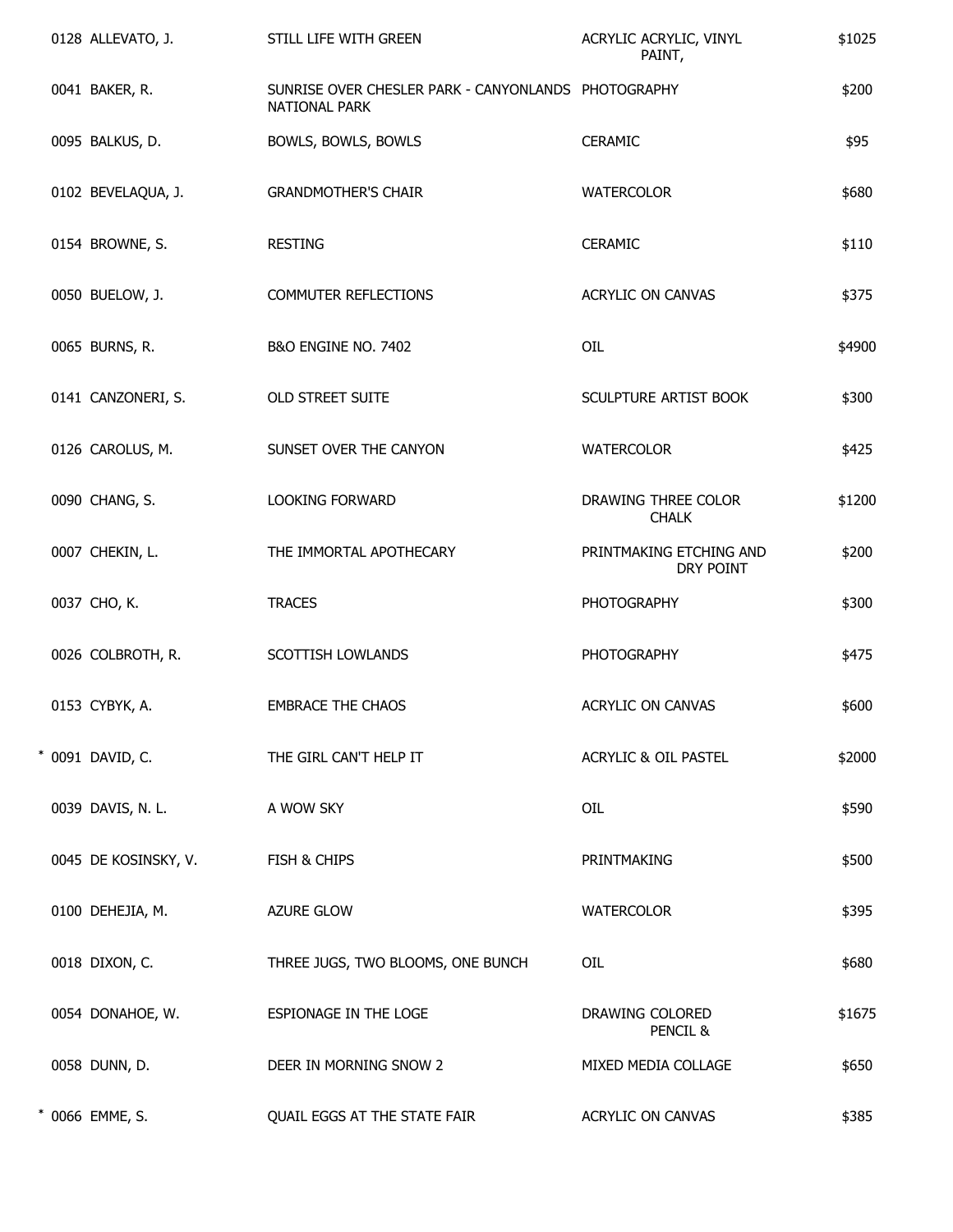|  | 0006 ERICKSON, B.    | FRUITS OF MY LABOR                    | OIL                 | \$500  |
|--|----------------------|---------------------------------------|---------------------|--------|
|  | 0080 ESTABROOK, B.   | THE HEAT IS ON                        | ACRYLIC ON CANVAS   | \$2270 |
|  | 0101 FLANAGAN, J.    | A FOWL COEXISTENCE                    | <b>PHOTOGRAPHY</b>  | \$265  |
|  | 0068 FRIEDMAN, W.    | RED EYED TREE FROG                    | <b>PHOTOGRAPHY</b>  | \$200  |
|  | 0035 GRISDELA, C.    | STAINED GLASS                         | FIBER ON CANVAS     | \$295  |
|  | 0004 GUENTHER, J.    | ABANDONED                             | <b>PHOTOGRAPHY</b>  | \$240  |
|  | 0024 GURSHMAN, N.    | SHADOWS II                            | OIL                 | \$1000 |
|  | 0099 HALVORSEN, L.   | <b>GARDEN WALK</b>                    | <b>PHOTOGRAPHY</b>  | \$350  |
|  | 0036 HILL, L.        | UNDER THE SEA                         | MIXED MEDIA CROCHET | \$275  |
|  | * 0125 HIPSCHEN, P.  | <b>ALMOND TREES</b>                   | OIL                 | \$3800 |
|  | 0089 HOWREN, N.      | <b>AUTUMN GIFT</b>                    | <b>PHOTOGRAPHY</b>  | \$550  |
|  | 0088 HOWREN, J.      | DOWNEAST RAILROAD                     | <b>PHOTOGRAPHY</b>  | \$550  |
|  | * 0005 HUTCHISON, K. | DE JA VU                              | <b>ACRYLIC</b>      | \$625  |
|  | * 0003 ISSEROW, J    | <b>GROWN LOVE</b>                     | ACRYLIC CARDBOARD   | \$180  |
|  | 0055 KALISH, C.      | MAXIMUM LEVERAGE, PHYSICS OF THE DEAD | MIXED MEDIA         | \$700  |
|  | 0129 KEANE, N.       | PATTERN #1                            | MIXED MEDIA COLLAGE | \$300  |
|  | 0040 KINNANE, M.     | <b>PEACEFUL</b>                       | OIL                 | \$450  |
|  | 0011 KLIOZE, M.      | DANCE LIKE NOBODIES WATCHING          | OIL                 | \$3000 |
|  | 0079 LACY, A.        | BEAUTIFUL DAY FOR BIKING              | <b>WATERCOLOR</b>   | \$400  |
|  | 0140 LANDRY, A.      | SHOSHANNA                             | <b>DRAWING</b>      | \$650  |
|  | 0097 LATHBURY, B.    | THE FATES                             | OIL WAX             | \$495  |
|  | 0015 LEE, J.         | YELLOW IRIS - PASSION                 | OIL                 | \$1500 |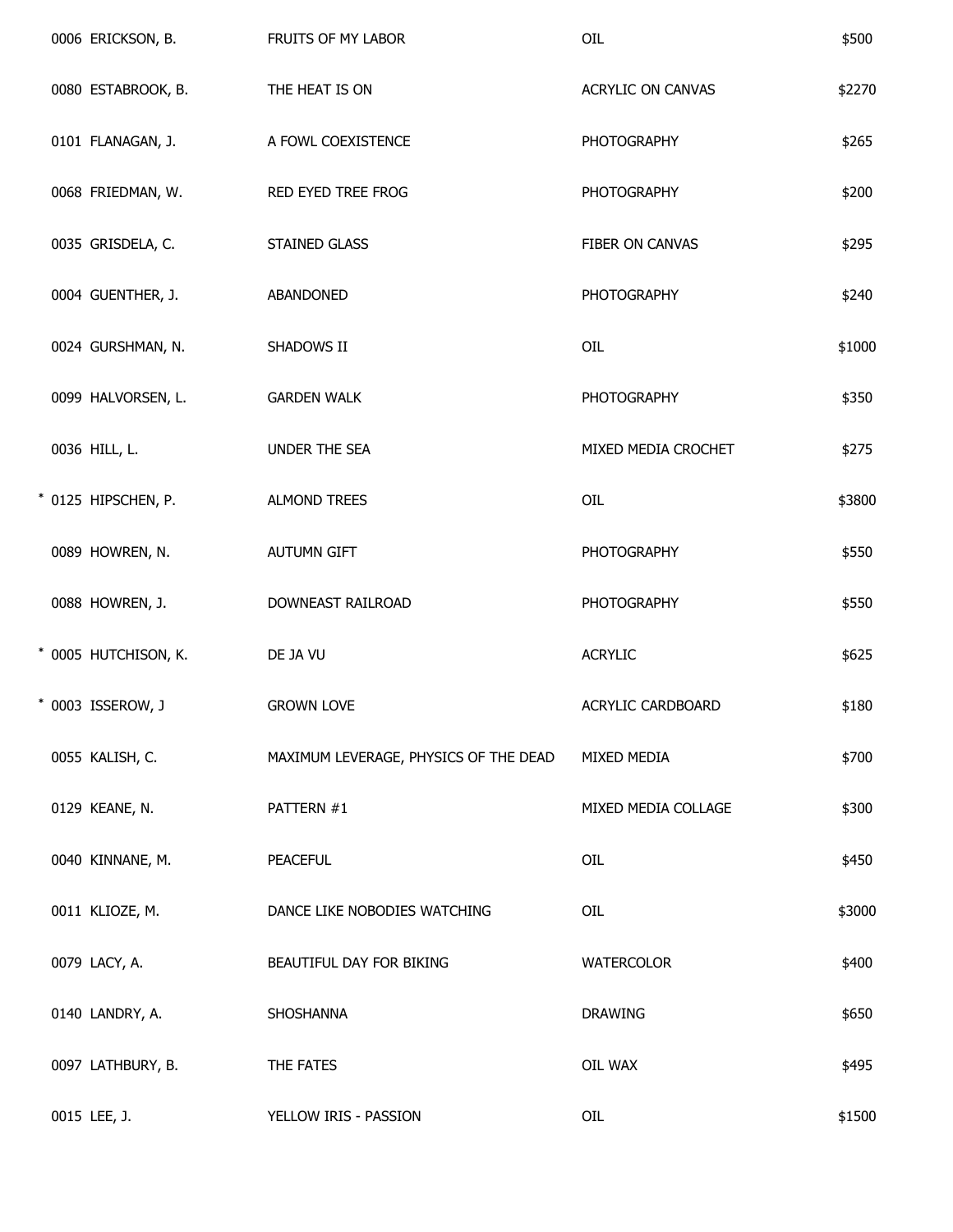|  | 0077 LEPORE, W.                          | THE WONDER OF IT ALL                                  | OIL                | \$580  |
|--|------------------------------------------|-------------------------------------------------------|--------------------|--------|
|  | 0083 LEVY, T.                            | ORANGES AND PEARS                                     | <b>WATERCOLOR</b>  | \$300  |
|  | 0094 LOTFI, N.                           | SLICE OF LIFE                                         | OIL                | \$235  |
|  | 0022 LUDDEN, M.                          | STREET SCENE                                          | OIL                | \$250  |
|  | 0014 MÁNLAPAZ, J.                        | THE PICKUP                                            | OIL                | \$640  |
|  | 0147 MANN, D.                            | <b>BLACK CATS</b>                                     | PRINTMAKING        | \$200  |
|  | 0144 MAZUMDAR, M.                        | PATTERNS IN BLUE                                      | OIL                | \$999  |
|  | 0135 MCCUTCHEN, P.                       | MOIRÉ                                                 | <b>PHOTOGRAPHY</b> | \$3000 |
|  | 0053 MCELVANY-COONCE, J.                 | RAINY DAY MISSION                                     | OIL                | \$425  |
|  | 0053 MCGRATH, D.                         | MR. FLAMINGO                                          | OIL                | \$350  |
|  | 0074 MCINTYRE, N.                        | SKY AND TREES                                         | <b>SILKSCREEN</b>  | \$200  |
|  | * 0123 MCSORLEY, M.                      | <b>SHELL</b>                                          | OIL                | \$325  |
|  | 0042 MEHTA, L.                           | <b>MARSH LILIES</b>                                   | OIL                | \$1100 |
|  | 0044 MESSINA, C.                         | WHEN DEATH GIVES YOU LEMONS                           | <b>ACRYLIC</b>     | \$1100 |
|  | 0004 MIERAU-KLEIN, B.                    | <b>CITY WALK</b>                                      | DIGITAL COLLAGE    | \$265  |
|  | 0146 MOORE, R.                           | TWILIGHT ROSE INLET                                   | OIL                | \$1800 |
|  | 0136 NAGHMI, Z.                          | МA                                                    | OIL                | \$850  |
|  | 0021 NERGAARD-NAMMACK, A. #1598 THE PATH |                                                       | <b>ACRYLIC</b>     | \$895  |
|  | 0096 OHANA                               | WHEN YOU WERE HERE                                    | MIXED MEDIA        | \$800  |
|  | 0123 OURADA, M.                          | SUMMER'S BLOSSOMS                                     | <b>ACRYLIC</b>     | \$240  |
|  | 0151 PARSON, J.                          | GREAT SAND DUNES NATIONAL PARK AND<br><b>PRESERVE</b> | <b>PHOTOGRAPHY</b> | \$200  |
|  | 0124 RABINOVITZ, M.                      | <b>GLORIA'S KEY</b>                                   | <b>WATERCOLOR</b>  | \$275  |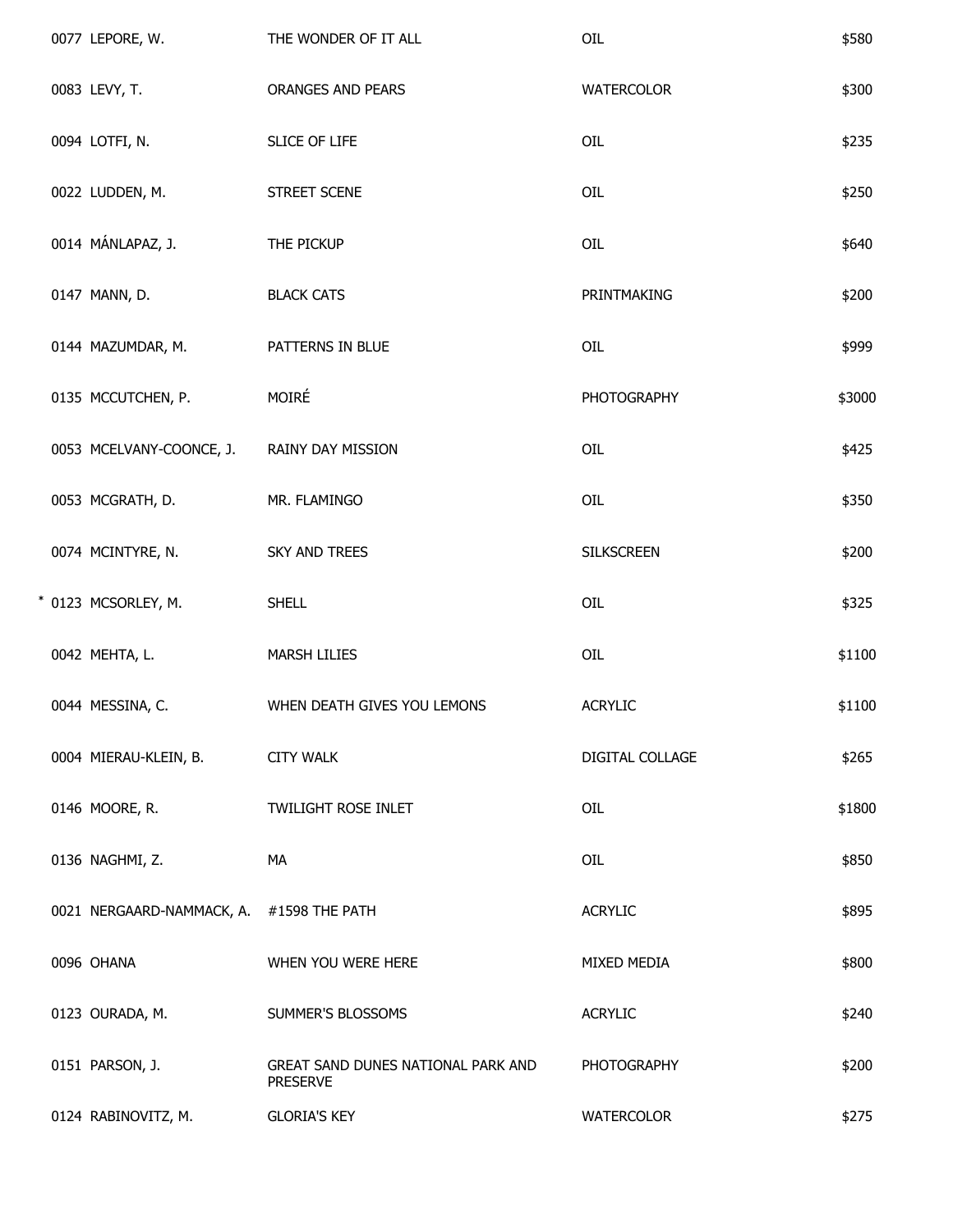|  | 0083 RALL, E.        | <b>LIGHT</b>                    | <b>WATERCOLOR</b>                   | \$1200 |
|--|----------------------|---------------------------------|-------------------------------------|--------|
|  | 0118 RANDALL, J.     | ARBORETUM KOI                   | OIL                                 | \$2300 |
|  | 0036 REDAY COOK, M.  | MY MOTHER, MY SISTER            | OIL                                 | \$375  |
|  | 0002 RIASATI, R.     | <b>MYSTIFY</b>                  | DRAWING INK                         | \$650  |
|  | 0031 RICE, P.        | THE SHERIFF                     | OIL ON COPPER                       | \$1100 |
|  | 0043 RODERER, P      | IN THE AIR TONIGHT              | <b>ACRYLIC</b>                      | \$675  |
|  | 0089 ROWE, T.        | NEW ORLEANS STREET BAND         | <b>PHOTOGRAPHY</b>                  | \$220  |
|  | 0074 SAUNDERS, J.    | SKETCHING NATALIYA              | <b>DRAWING</b>                      | \$400  |
|  | 0056 SCOTT, W.       | LOST                            | <b>PHOTOGRAPHY</b>                  | \$300  |
|  | 0152 SEFTON, S.      | THE CAT SAT                     | <b>WATERCOLOR</b><br><b>ETCHING</b> | \$450  |
|  | * 0001 SELIM, R.     | SELF PORTRAIT                   | OIL                                 | \$4500 |
|  | 0032 SILVER, M.      | REYKJAVÍK                       | <b>PHOTOGRAPHY</b>                  | \$275  |
|  | 0037 SITTIG, S.      | <b>SEAMSTRESS</b>               | OIL                                 | \$350  |
|  | 0020 SMITH, J.       | <b>BLACK SHEEP #4</b>           | <b>ACRYLIC</b>                      | \$500  |
|  | * 0084 SODERLUND, P. | HIGH NOON IN ARLES              | <b>ACRYLIC</b>                      | \$750  |
|  | 0031 SPELLMAN, G.    | <b>CLOSE</b>                    | <b>PHOTOGRAPHY</b>                  | \$260  |
|  | * 0022 STEEL, N.     | THE MOUNTAIN RANGE              | OIL                                 | \$325  |
|  | 0019 STEPURA, B.     | LOBLOLLY PINES AT ISLE OF WIGHT | OIL                                 | \$450  |
|  | 0013 STERN, P.       | WILLIAM JEFFERSON CLINTON       | <b>RESIN</b>                        | \$2000 |
|  | 0057 STIER, J.       | <b>FOGGY FALL</b>               | <b>PHOTOGRAPHY</b>                  | \$280  |
|  | 0080 STONE, S.       | WHITE FLOWER CUPS               | <b>PHOTOGRAPHY</b>                  |        |
|  | 0010 STURM, D.       | NATALIA'S NECKLACE              | <b>DRAWING</b>                      | \$600  |